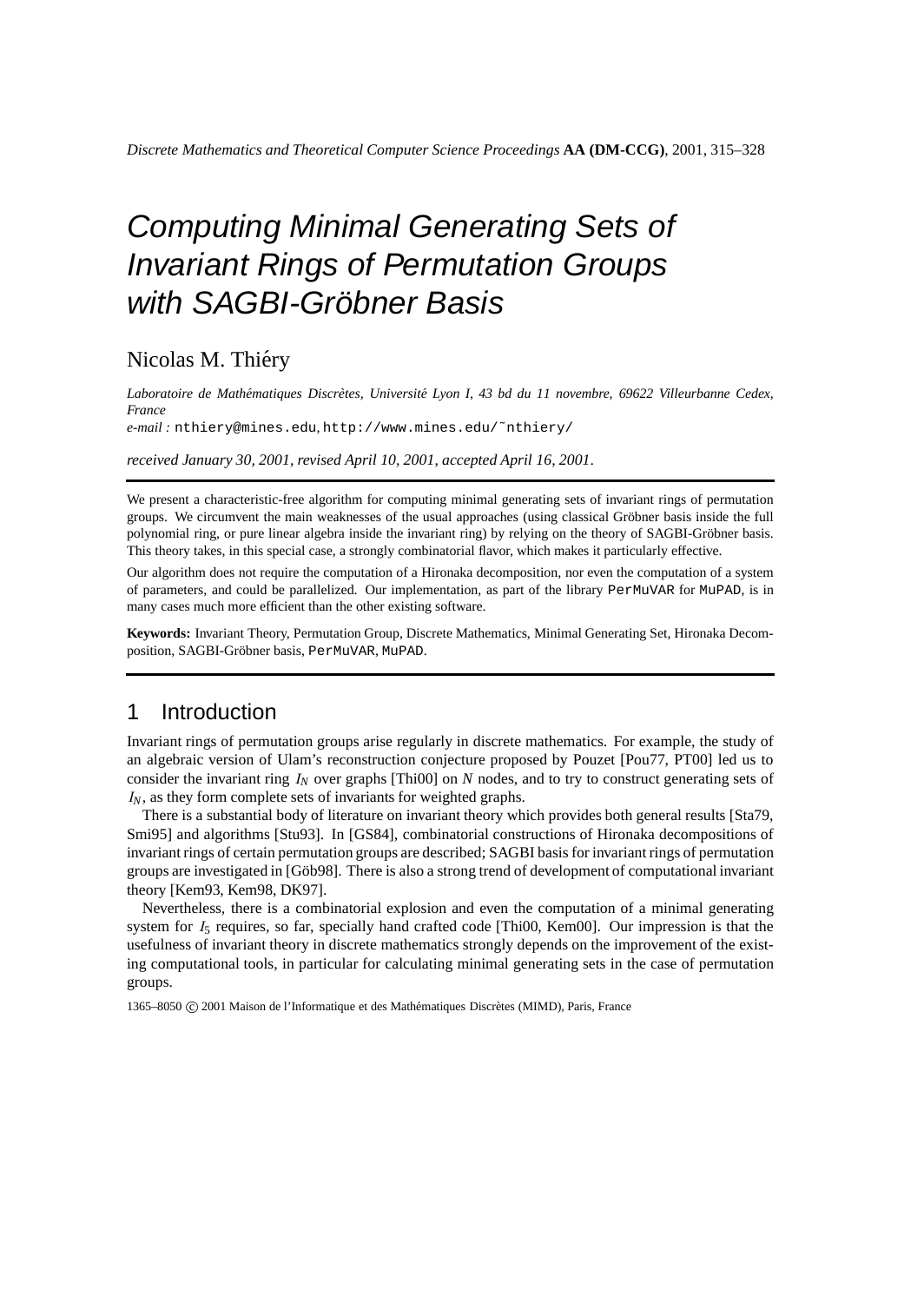In this article, we present a new characteristic-free algorithm for computing minimal generating sets of invariant rings of permutation groups. For many groups, our implementation is much more efficient *in practice* than the other existing software. In particular, it allows for computations (or at least partial computations) with some groups which were out of reach.

We review in Section 2 the basic properties of invariant rings of permutation groups, as well as the usual algorithms for computing minimal generating sets. Most of them rely on the computation of a suitable Gröbner basis; however, this computation can be impractical even for relatively small invariant rings like  $I_6$  (group of size  $6! = 720$  acting on 15 variables). The fundamental reason is that Gröbner basis break all symmetries, and lead to costly calculations inside the full polynomial ring.

In order to keep the symmetries, our approach is to use *SAGBI-Gröbner basis* instead: following the introduction of SAGBI basis (Subalgebra Analogs of Gröbner Basis for Ideals) by Robbiano and Sweedler [RS90] and Kapur and Madlener [KM89], the theory of SAGBI-Gröbner basis has been developed by Miller [Mil98] for ideals of subalgebras of polynomial rings. SAGBI basis of invariant rings of permutation groups have been extensively studied by Goebel [Göb98] but, to the best of our knowledge, SAGBI Gröbner basis had never been used before in this context. To focus on combinatorial aspects, we only present in Section 3 SAGBI-Gröbner basis in the special case of invariant rings of permutation groups; we call them *invariant Gröbner basis* to emphasize that they do not break the symmetries. The fundamental objects are the initial monomials, which play the same role for invariant polynomials as integer partitions do for symmetric polynomials. We provide a Buchberger-like criterion to skip *a priori* the computation of unnecessary S-pairs, and give an algorithm for computing Hironaka decompositions.

In Section 4, we concentrate on our main goal: computing minimal generating sets of invariant rings of permutation groups. We derive from the computation of a suitable invariant Gröbner basis an algorithm to compute directly the elements of degree *d* of a minimal generating set. This algorithm only requires a precomputation of a partial SAGBI basis up to degree *d* whose cost is, in practice, negligible compared to full cost of the computation. This algorithm is characteristic free, could be parallelized, and its complexity is well constrained. It also does not require the computation of a system of parameters, though knowing the existence of such a system with low degrees can help by improving the *a priori* degree bound. An implementation is available as part of the library PerMuVAR for the computer algebra system MuPAD.

We conclude in Sections 5 and 6 with a comparative benchmark, and some remarks for further development.

## 2 The ring of invariants of a permutation group

This section describes the basic properties of the invariant ring of a permutation group. For a more general introduction, with a strong computational flavor, see [Kem98]. Whenever possible, notations follow [CLO97, Stu93, Göb98].

Let  $\mathbb{K}$  be a field. Let  $x_1, \ldots, x_n$  be *n* variables, and  $\mathbb{K}[x_1, \ldots, x_n]$  be the ring of polynomials in those variables. Let *G* be a subgroup of the symmetric group  $\mathfrak{S}_n$ , acting on the *n* variables by  $\sigma x_i := x_{\sigma(i)}$ . This action extends naturally to an action of *G* on  $\mathbb{K}[x_1,\ldots,x_n]$ . An *invariant polynomial*, or *invariant*, is a polynomial  $f \in K[x_1, \ldots, x_n]$  such that  $\sigma \cdot f = f$  for all  $\sigma \in G$ . The *invariant ring*  $I(G)$  is the set of all invariants.

Obviously,  $I(G)$  is a K-algebra. Its structure is simpler in the *non-modular case*, that is when the characteristic of the field does not divide the order of the group (e.g. in characteristic 0). However, more results extend to the modular case as in the more general case of matrix groups.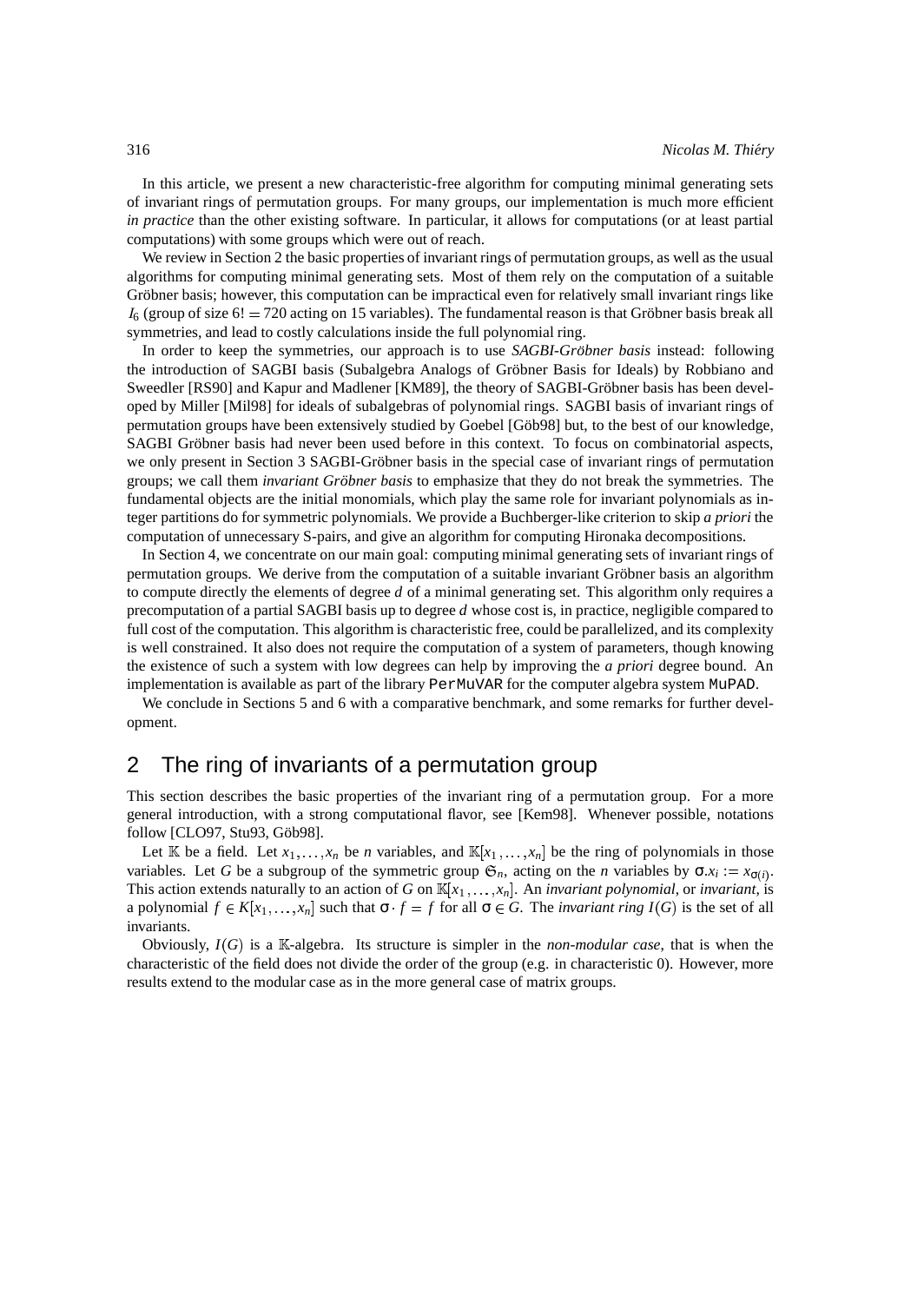#### *Invariant Rings of Permutation Groups* 317

The image σ *m* of a monomial *m* by any element σ of *G* is a monomial. The *automorphism group* of *m* is the subgroup  $\text{Aut}(m) := \{ \sigma \in G \mid \sigma.m = m \}$ . Let  $m^{\circledast} := \sum_{m' \in \{\sigma.m \mid \sigma \in G\}} m'$  be the invariant obtained by summing the monomials in the orbit of *m* (note that, in the non-modular case,  $m^{\circledast} = |\text{Aut}(m)| m^*$ , where  $^*$ is the usual Reynolds operator). Such invariants are called *orbit sums*. The set of all orbit sums is a vector space basis of  $I(G)$ , so any invariant can be uniquely written as a linear combination of orbit sums.

The invariant ring  $I(G)$  is a graded algebra, and the finite set of all orbit sums of degree d is a vector space basis of the homogeneous component  $I(G)_d$  of degree *d* of  $I(G)$ . The *Hilbert series*  $H(I(G), z) := z$  $\sum z^d \dim I(G)_d$  can be computed via a Pólya enumeration, since  $\dim I(G)_d$  is the number of monomials of degree *d* (*i.e.* of functions from  $\{1, \ldots, n\}$  into N) enumerated up to an isomorphism [Sta79].

#### 2.1 Generating sets

The famous theorem of Hilbert states that  $I(G)$  is *finitely generated*: there exists a finite set of invariants *S* such that any invariant can be expressed as a polynomial combination of invariants in *S*. We call *S* a *generating set.* If no proper subset of *S* is generating, *S* is a *minimal generating set*. Since  $I(G)$  is finitely generated, there exists a degree bound  $d$  such that  $I(G)$  is generated by the set of all invariants of degree at most *d*. We denote by  $\beta(I(G))$  the *smallest degree bound*.

Given an integer  $d \geq 1$ , let  $\mathbb{K}[I(G)_{< d}]$  be the subalgebra of  $I(G)$  generated by the invariants of degree  $d$ , and  $\mathbb{K}[I(G)_{< d}]_d$  its homogeneous component of degree *d*. Invariants of  $\mathbb{K}[I(G)_{< d}]_d$  are called *decomposable*, since they can be expressed as sums and products of invariants of strictly smaller degree.  $\mathbb{K}[I(G)_{< d}]_d$  will be referred as the space of decomposable invariants of degree *d*. Set  $s_0(I(G)) := 0$  and  $s_d(I(G)) := \dim I(G)_d - \dim \mathbb{K}[I(G)_{< d}]_d$ . The generating series  $s(I(G), z) := \sum_{d=0}^{\infty} z^d s_d(I(G))$  is a polynomial of degree  $\beta(I(G))$ .

A set *S* is *homogeneous* if its elements are homogeneous. The following lemma, valid for any *graded connected algebra A* (graded algebra such that  $A_0 = \mathbb{K}$ ) summarizes some general properties of generating sets.

#### **Lemma 1.** Let *S* be a generating set of  $I(G)$ .

(i) I(G) has a homogeneous minimal generating set composed of at most  $|\mathrm{S}|\beta(I(G))$  invariants of degree  $at most \beta(I(G)).$ 

(ii) Assume S is homogeneous, and let  $S_d$  be the set of all invariants of S with degree d. Then, S is a minimal homogeneous generating set if, and only if, for all d,  $S_d$  is a vector space basis of a direct factor *of*  $\mathbb{K}[I(G)_{< d}]_d$  in  $I(G)_d$ . In particular,  $|S_d| = s_d(I(G))$ .

*Proof.* (i) For each  $p \in S$  and *d*, let  $p_d$  be the homogeneous component of degree *d* of *p*. Since  $I(G)$  is graded, it is generated by the set  $\{p_d \mid p \in S, 1 \le d \le \beta(I(G))\}.$ 

(ii) Use the grading and basic linear algebra.

 $\Box$ 

From (i), it is not very restrictive to only consider homogeneous generating sets, since non-homogeneous generating sets are not much smaller than homogeneous ones.

#### 2.2 Classical algorithms for computing minimal generating sets

The basic principle of the classical algorithms is to construct generating sets degree by degree, from 1 up to the best degree bound known so far. Since the complexity of the computations involved increases quickly with the degree, the quality of the *a priori* degree bound is crucial. In the non-modular case, Noether's degree bound  $\beta(I(G)) \leq |G|$  hold [Smi95, Fle00] (see also [Sch89, DH00] for refinements).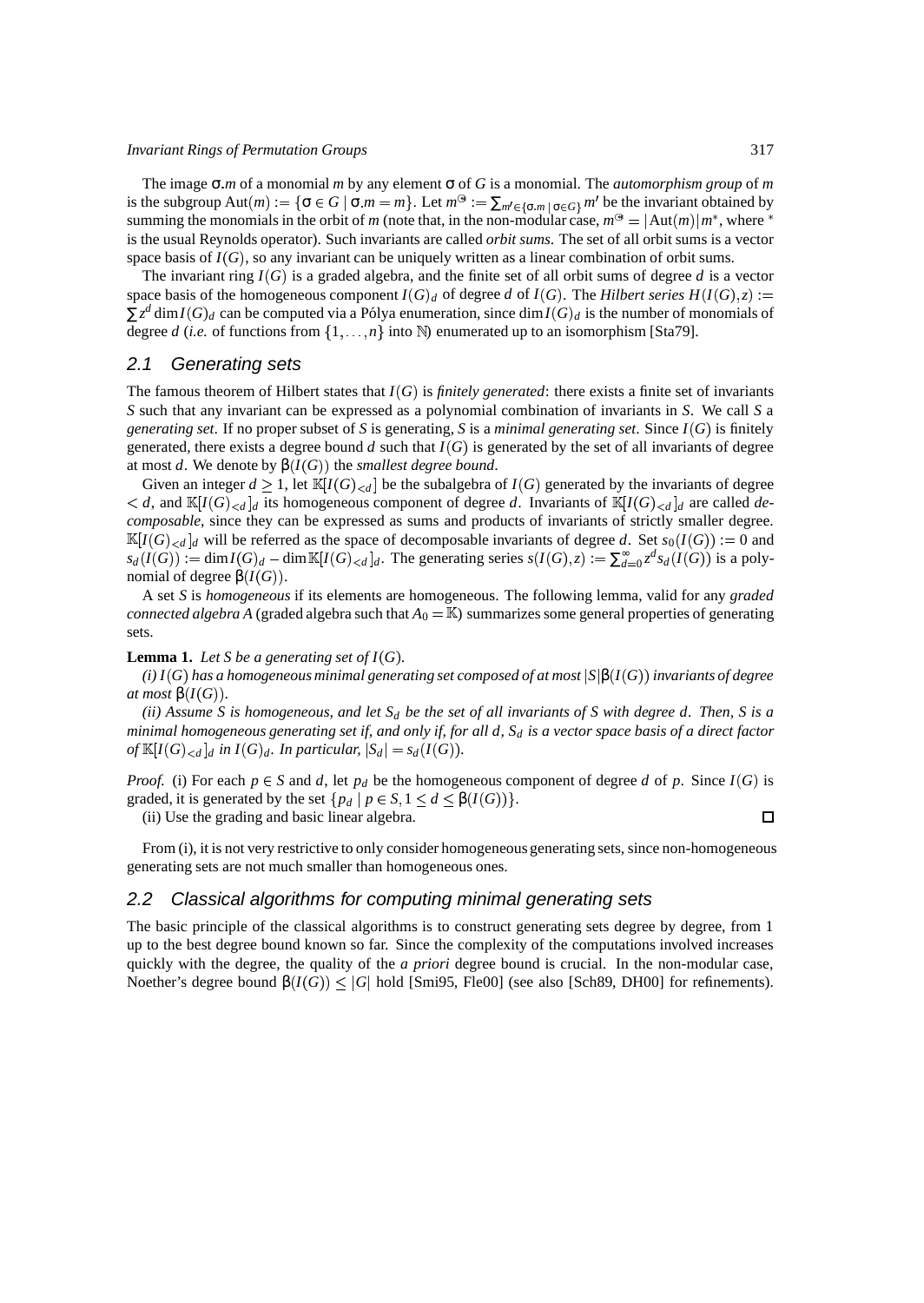In all characteristic we also have  $\beta(I(G)) \leq {n \choose 2}$  [GS84, Göb96]. Finally, when *I*(*G*) is Cohen-Macaulay, typically in the non-modular case, better *a priori* degree bounds can often be obtained from the knowledge of a system of parameter.

So, in the non-modular case, the usual approach is to compute such a system of parameters  $(\theta_1,\ldots,\theta_n)$ of the invariant ring, and to take advantage of the existence of a Hironaka decomposition by computing secondary invariants and, while doing so, selecting the secondary invariants that are *irreducible* (*i.e.* that cannot be expressed as products of lower degree secondary invariants). The irreducible secondary invariants together with the primary invariants form a minimal generating set (some primary invariants may need to be removed). We refer to [Kem98] for details, as well as for an extended algorithm for the modular case.

The critical part of this approach is the computations modulo the ideal  $(\theta_1, \ldots, \theta_n)$  generated by the system of parameters in  $I(G)$ . Most invariant theory libraries [Kem93, Kem98] do a precomputation of a Gröbner basis *B* of  $\langle \theta_1, \ldots, \theta_n \rangle$ , and then use normal form reduction modulo *B*. However, the precomputation of *B* often fails, even for quite small permutation group. Moreover, this computation breaks the symmetries, since *B* is a Gröbner basis of the ideal generated by the primary invariants in  $\mathbb{K}[x_1, \ldots, x_n]$ , and not in  $I(G)$ . The normal form  $\overline{p}^B$  of an invariant is not necessarily an invariant, and cannot be stored efficiently as linear combination of orbit sums. This induces a high overhead on the remaining linear algebra operations.

Hence, we looked for analogs of Gröbner basis that would not break the symmetries.

## 3 Invariant Gröbner basis

### 3.1 Monomial orders and SAGBI basis

We assume that the reader is familiar with the usual definitions of Gröbner basis [CLO97, KR00] and SAGBI basis [RS90]. Unless explicitly stated, we only consider homogeneous invariants, and homogeneous ideals of  $I(G)$ .

Throughout the rest of this paper, we assume a monomial order < has been fixed. For a polynomial *p*, denote respectively by  $LM(p)$ ,  $LT(p)$ , and  $LC(p)$  the leading monomial, leading term, and leading coefficient of *p* with respect to  $\lt$ . Of course, LT(*p*) = LC(*p*) LM(*p*). By extension, for any set *B* of polynomials, define  $LM(B) := \{LM(p) | p \in B\}$  and  $LT(B) := \{LT(p) | p \in B\}$ .

A monomial in  $LM(I(G))$  is called *initial*. By the properties of monomial orders, the leading term of a product *pq* is the product of the leading terms of *p* and *q*, and it follows that the product of two initial monomials is initial. The vector space  $\langle LT(I(G))\rangle$  spanned by the elements of  $LT(I(G))$  is thus an algebra, called the *initial* algebra of  $I(G)$ .

A subset *B* of  $I(G)$  is called a *SAGBI basis* of *G* if  $LT(B)$  generates  $\langle LT(I(G)) \rangle$  as an algebra. As with usual Gröbner basis, there is a general reduction algorithm, as well as Buchberger-like characterization and algorithm to compute SAGBI basis. However, for invariant rings of permutation groups, there are a much simpler and purely combinatorial algorithms. This is best described in the context of the *initial poset*.

#### 3.2 The initial poset

The set  $LM(I(G))$  is a monoid, and its elements can be ordered by divisibility: given two initial monomials *p* and *q*, *p divides q*, denoted  $p \prec q$ , if there exists an initial monomial *r* such that  $q = pr$ . The partially ordered set  $P^G := (LM(I(G)), \prec)$  is called the *initial poset* of  $I(G)$ .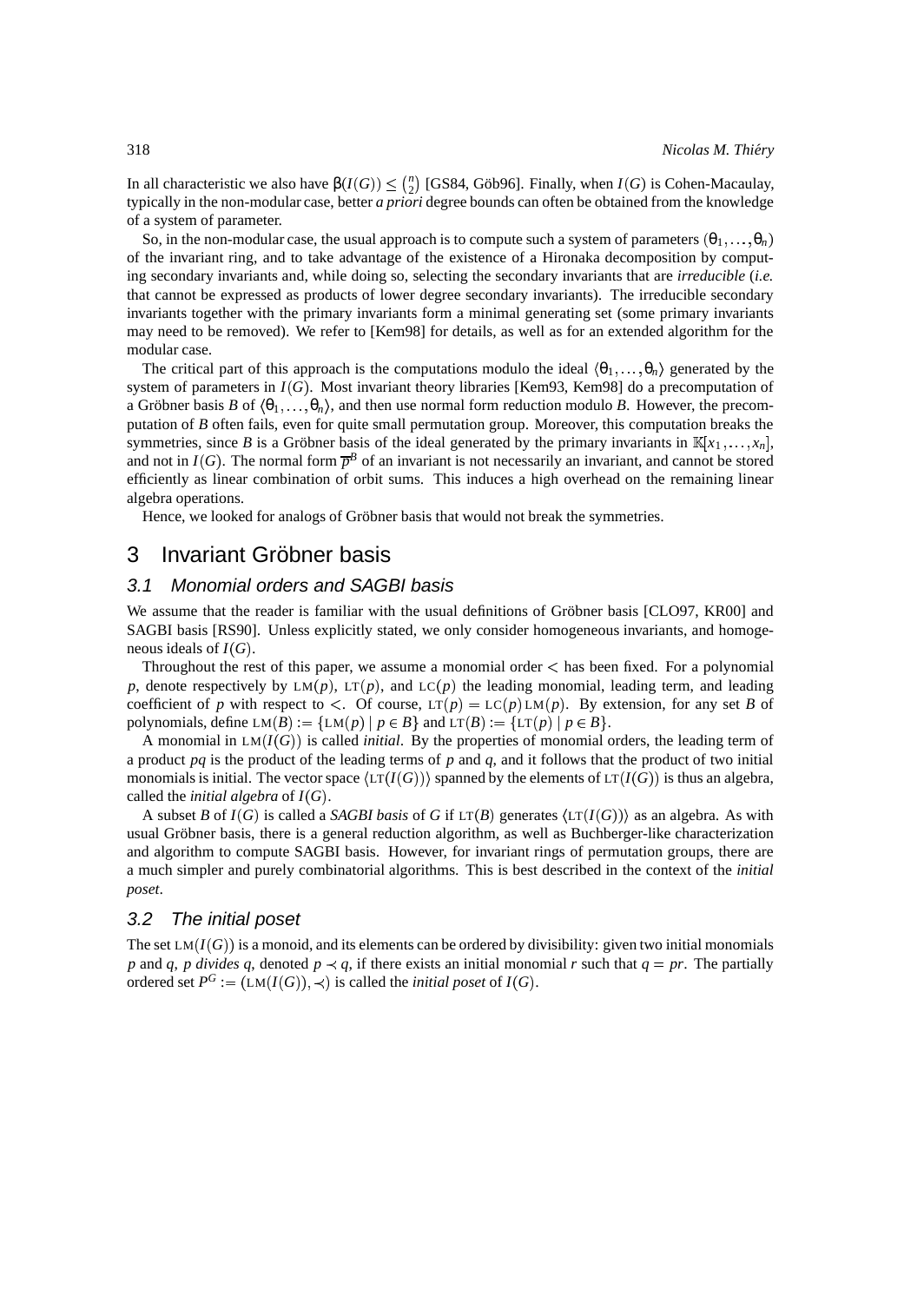#### *Invariant Rings of Permutation Groups* 319

This is a generalization of the poset  $P := (LM(\mathbb{K}[x_1,\ldots,x_m]),|)$  of all monomials of  $\mathbb{K}[x_1,\ldots,x_m]$  ordered by divisibility. The poset  $P$  plays a fundamental role in the theory of Gröbner basis. For example, the existence of finite Gröbner basis is a direct consequence of Dickson's lemma: any subset of  $P$  has a finite number of minimal elements, *i.e.*  $P$  is a well quasi ordering. The initial poset  $P^G$  plays the same role for SAGBI-Gröbner basis.

*Remark* 3.1*.* The following basic operations are comparatively cheap for permutation groups:

- 1. Test if a monomial *m* is initial.
- 2. Return an initial monomial *m* isomorphic to *m*.
- 3. Compute the size of the automorphism group of *m*.
- 4. Compute the orbit of *m*.
- 5. Compute all the initial monomials of a given degree.

Naive algorithms can be obtained by running through the group. In the case of PerMuVAR, they are implemented as an external optimized C++ library GLIP (http://glip.sourceforge.net). It would be beyond the scope of this article to describe more efficient algorithms based on Shreier-Simms chains representation of permutation groups [KS98].

Using those operations, invariants can be stored and manipulated as linear combinations of orbit sums  $m^{\circledast}$ , where  $m \in LM(I(G))$ . This saves memory up to a factor of  $1/|G|$ , especially since most monomials do not have symmetries. The cost of calculating additions and multiplications of invariants is also reduced by about the same factor.

We can now state an effective characterization of SAGBI basis. A monomial  $p \in LM(I(G))$  is *irreducible* if *p* is minimal for  $\prec$ .

**Proposition 1.** A subset B of  $I(G)$  is a SAGBI basis of  $I(G)$  if, and only if,  $LT(B)$  contains all the ir*reducible* monomials of  $LM(I(G))$ . The set of all irreducible initial monomials is the unique minimal *reduced SAGBI basis of*  $I(G)$ *.* 

Using this proposition, and operation 5 of remark 3.1, the unique minimal reduced SAGBI basis can be computed degree by degree using an Eratosthenes sieve in the initial poset.

*Remark* 3.2*.* The leading coefficient of any invariant in the unique minimal reduced SAGBI basis is 1. It follows that this SAGBI basis is independent of the base field (in the modular case, some non-leading terms may disappear), and can actually be defined for a base ring instead.

If G is the trivial group, the irreducible elements are the variables  $x_1, \ldots, x_k$ , which also form the minimal reduced SAGBI basis of  $I(G)$ . If G is a permutation group, and  $\lt$  is the lexicographic order, the *n* monomials  $x_1 \dots x_k$  with  $1 \leq k \leq n$  are irreducible. If G is the symmetric group  $\mathfrak{S}_n$ , those are the only irreducible monomials, and the elementary symmetric polynomials form the minimal reduced SAGBI basis of  $I(S_n)$ . For the alternating group  $A_3$  acting on the variables  $x, y, z$ , the situation is more complicated, as any monomial of the form  $x^k z^{k-1}$  is also irreducible. It follows that there can be an infinite number of irreducible monomials: Dickson's lemma does not generalize to the invariant case.

In [Göb98], Göbel proves that, for the lexicographic order, there is a finite number of irreducible monomials if, and only if, *G* is a direct product of symmetric groups. Another equivalent condition is that all irreducible monomials are multilinear (a monomial  $x_1^{d_1} \ldots x_m^{d_m}$  is *multilinear* if  $d_i \leq 1$  for all *i*). He also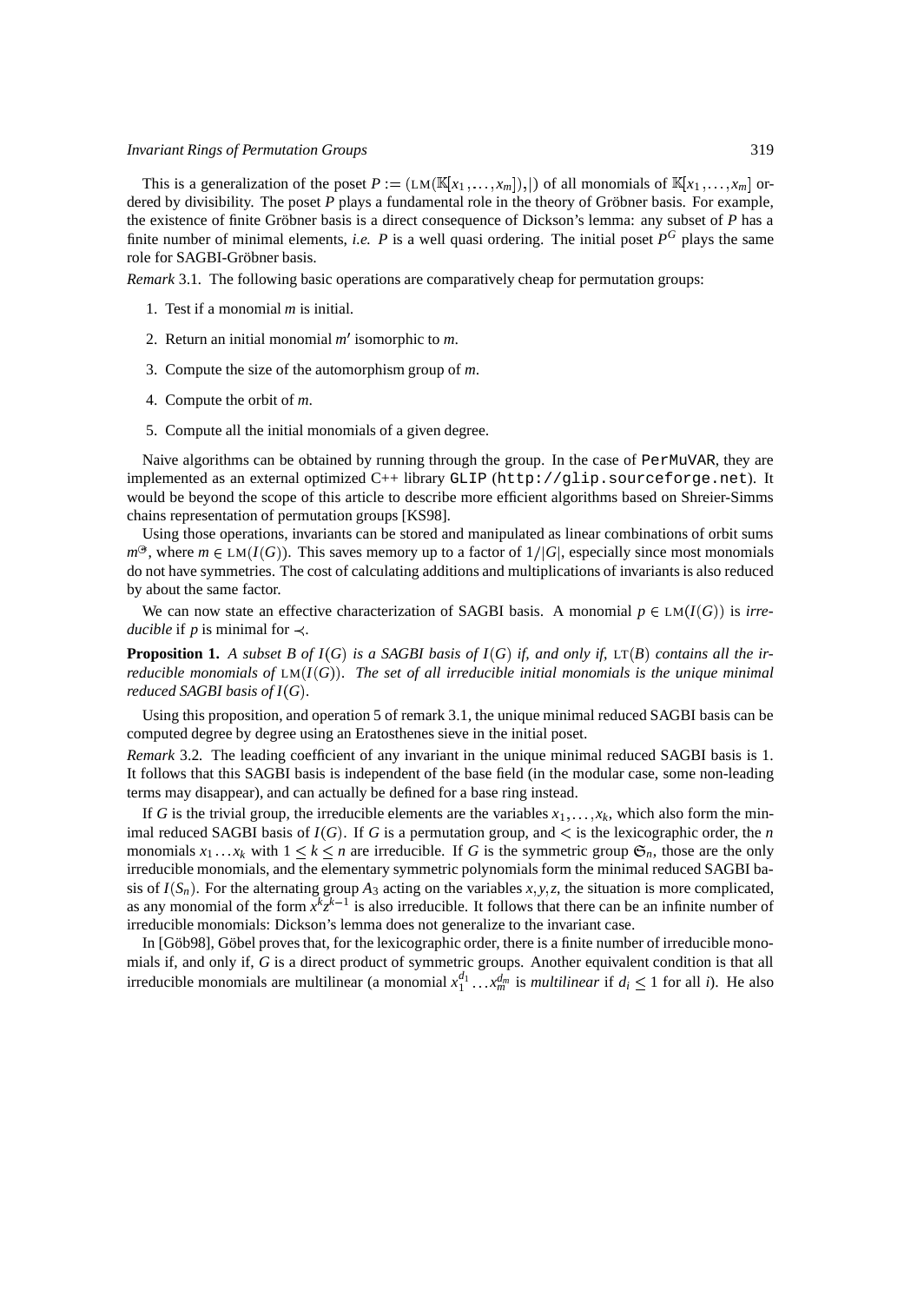shows that it is enough to compute the irreducible monomials up to degree  $\frac{n^2(n_1)}{2}$ , since the irreducible monomials of higher degree can be obtained by a suitable scaling.

Note that  $LM(I(G))$  is not factorial. For example, if *G* is the alternating group  $A_3$  acting on the variables  $x, y, z$ , and  $\lt$  is the lexicographic order, the monomial  $m = x^3yz$  can be written in two different ways as product of irreducible monomials:  $m = (xyz)(x)(x)$  or  $m = (x^2z)(xy)$ .

A *least common multiple* (LCM) of *p* and *q* is an initial monomial *r* such that  $p \prec r$ ,  $q \prec r$  and *r* is minimal with this property. Consider again  $G = A_3$ , and take  $p = xyz$  and  $q = xy$ . Then,  $x^3yz$  is a LCM of p and q, but so are also  $x^4yz^2$  and  $x^5yz^3$ . Actually, any monomial of the form  $x^{k+2}yz^k$ , with  $k > 1$  is a LCM of *p* and *q*. Not only is the LCM of two monomials not necessarily unique, but there may be an infinite number of them.

**Problems 3.3.** 1. Generate all the irreducible monomials of a given degree d;

- 2. Generate all the LCMs of a given degree *d* of two initial monomials;
- 3. Determine if two initial monomials have a finite number of LCMs.

So far, PerMuVAR solves problem 1 and 2 by a brute force Eratosthenes sieve. Those steps are not yet time critical, but there ought to be better algorithms.

#### 3.3 Invariant division algorithm

The key of invariant Gröbner basis is a little modification of the usual division algorithm.

#### **Algorithm 3.4 (Invariant division algorithm).**

```
Input: An invariant f and a family of invariants F = (f_1, \ldots, f_k).
Output: An invariant remainder f
F
of f on division by F.
   while f \neq 0 do
     for g \in F do
         m := \frac{\text{LM}(f)}{\text{LM}(g)};
         LM  g 
if m is a monomial and m is initial then
             f := f - \frac{\text{LC}(f)}{\text{LC}(g)} m^{\odot} g;\frac{\text{LC}(f)}{\text{LC}(g)} m^{\textcircled{g}} g;restart main loop;
         end if
      end for
      exit main loop;
  end while
  return(f);
```
Let's run the algorithm on a few examples. Consider the ring  $I(\mathfrak{S}_2)$  of symmetric polynomials on two variables *x*, *y*, where the monomials are ordered lexicographically with  $x > y$ . Take  $f := x^2 + y^2$ , and  $F = (x + y)$ . We have LM $(f) = x^2$ , LM $(x + y) = x$ , and  $m = x$ . With the usual division algorithm we would compute  $f := f - x(x + y)$ , and get  $y^2 - xy$  which is not invariant. Here, we compute  $f := f - x^{(3)}(x + y)$ instead, which yields  $f = x^2 + y^2 - (x + y)(x + y) = -2xy$ : invariance is preserved! Now, LM $(f) = -2xy$ and  $m = y$ , so running the loop once more would yield  $f := f - y^{\circledast}(x + y) = -2xy + 2(x + y)(x + y) =$  $2x^2 + 2xy + 2y^2$ . Notice that the term  $x^2$  has been recreated, so we may suspect that the algorithm is going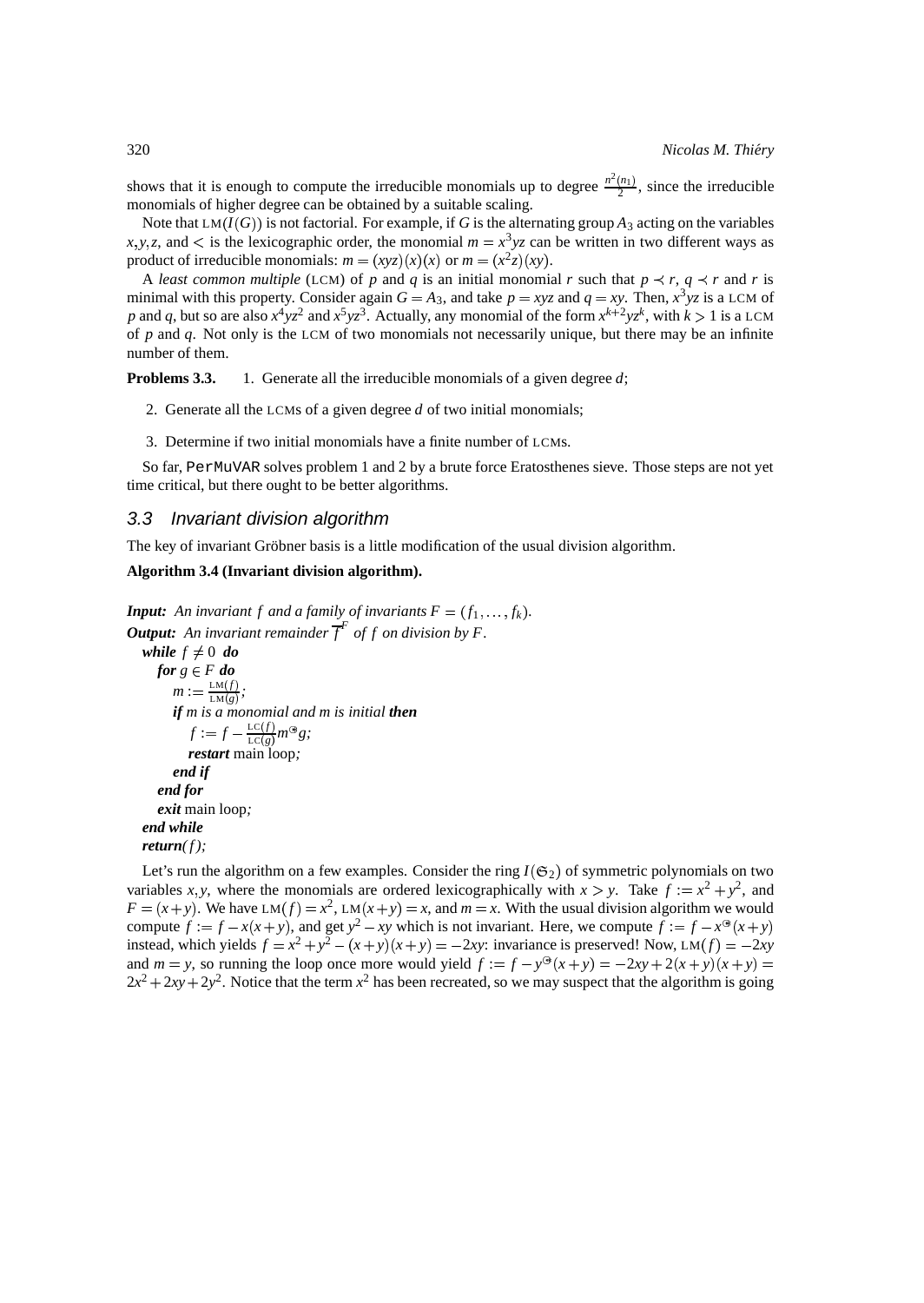to run forever. What is happening here is that the monomial *m* is not initial, and replacing *m* by  $m^{\circledast}$ generates extra terms of higher order. To avoid this, there is an extra condition "*m* is initial" on line 3. Thus, in the above example, the algorithm stops with the result  $\overline{f}^F = -2xy$ .

With those points in mind, it is obvious that the algorithm always terminates, that the remainder  $\overline{f}^F$  of  $f$ on division by *F* is invariant, and that  $\overline{f}^F - f \in \langle F \rangle$ . However, uniqueness of the result is not guaranteed; for example, the rest of  $f := x^2 + y^2$  on division by  $(x^2 + y^2, x + y)$  can be either 0 or  $-2xy$ , depending on whether the algorithm starts with  $g := x^2 + y^2$  or  $g := x + y$ . Worst, the rest of  $f := xy$  on division by  $F := (x^2 + y^2, x + y)$  alway yields  $\overline{f}^F = xy$ , whereas *xy* belongs to the ideal generated by  $(x^2 + y^2, x + y)$ . On the other hand, there are systems such as  $F := (xy, x + y)$ , for which the result is always unique, and for which  $\overline{f}^F = 0$  if, and only if, f is in the ideal generated by F. As with the usual division algorithm, this motivates the introduction of Gröbner basis.

#### 3.4 Invariant Gröbner basis

Let *I* be an ideal of  $I(G)$ . For the sake of simplicity, we assume that *I* is homogeneous. The extension to the non-homogeneous case raises no difficulty. The vector space  $\langle \text{LT}(I) \rangle$  spanned by  $\text{LT}(I)$  is actually an ideal of  $\langle \text{LT}(I(G)) \rangle$ , and is called the *initial ideal* of  $\text{LT}(I)$ . A subset *B* of *I* is an *invariant Gröbner basis of the ideal I* if  $LT(B)$  generates the initial ideal  $\langle LT(I) \rangle$  as an ideal over  $\langle LT(I(G)) \rangle$ . It is a *partial invariant Gröbner Basis up to degree d* of *I* if  $LM(B)$  generates  $\langle LT(I) \rangle$  up to the degree *d*. A family  $F = (f_1, \ldots, f_k)$  of invariants is an *invariant Gröbner basis* if it is an invariant Gröbner basis of the ideal  $I := \langle f_1, \ldots, f_k \rangle$  it generates.

For example, let's check that  $B := (xy, x + y)$  is an invariant Gröbner basis of the maximal ideal  $I(\mathfrak{S}_2)_+$ of symmetric polynomials of positive degree. Take  $p \in I(\mathfrak{S}_2)_+$ . Its leading term is of the form  $x^k y^l$ , with  $k \ge l$  and  $k > 1$ . If  $l = 0$ ,  $\text{LT}(p)/\text{LT}(x+y) = x^{k-1}$  is initial, and if  $l > 0$ ,  $\text{LT}(p)/\text{LT}(xy) = x^{k-1}y^{l-1}$  is also initial. So  $LT(B)$  indeed generates  $\langle LT(I(\mathfrak{S}_2)_+) \rangle$ . It is also a SAGBI basis of  $I(\mathfrak{S}_2)$ , which is not a coincidence. In general, *B* is a SAGBI basis of  $I(G)$  if, and only if, *B* is an invariant Gröbner basis of the maximal ideal  $I(G)_+$ .

A monomial *m* of  $\langle \text{LT}(I(G)) \rangle$  is *standard* if  $m \notin \langle \text{LT}(I) \rangle$ . The orbit sum  $m^{\circledast}$  of a standard monomial *m* is called a *standard invariant*. As usual,  $I(G)$  is the direct sum of *I* and of the vector space spanned by the standard invariants. More precisely, for all *d*, the homogeneous component  $I(G)_d$  is the direct sum of *I<sup>d</sup>* and of the vector space spanned by the standard invariants of degree *d*. It follows that a remainder  $\overline{F}^B$  of an invariant *f* on invariant division by *B* is necessarily the unique linear combination of standard invariants such that  $f - \overline{f}^B \in I$ . The invariant  $\overline{f}^B$  is called the *normal form* of *f*, and is 0 if, and only if, *f*  $\in$  *I*. If moreover *f* is homogeneous, *f* and  $\overline{f}^B$  have the same degree.

Finally, the definition of the unique *reduced* invariant Gröbner basis of *I* is straightforward.

### 3.5 Invariant Buchberger characterization and algorithm

The next step is to obtain a Buchberger like characterization. Let  $g_1$  and  $g_2$  be two invariants, and let *r* be a LCM of LM(g<sub>1</sub>) and LM(g<sub>1</sub>). Let  $p_1 := \frac{r}{LM(g_1)}$ ,  $p_2 := \frac{r}{LM(g_2)}$  and  $S(g_1, g_2, r) := LC(g_2)g_1p_1^{\circledast} - LC(g_1)g_2p_2^{\circledast}$ . Clearly, the leading monomial cancels in  $S(g_1, g_2, r)$ , which creates a new leading monomial. The invariant  $S(g_1, g_2, r)$  is called a S-pair of  $g_1$  and  $g_2$ .

**Proposition 2 (Invariant Buchberger's characterization).** Let  $I := \langle f_1, \ldots, f_k \rangle$  be an ideal of  $I(G)$ , and let B be a subset of I containing  $f_1,\ldots,f_k.$  Then, B is a Gröbner basis of I if, and only if, for any S-pair s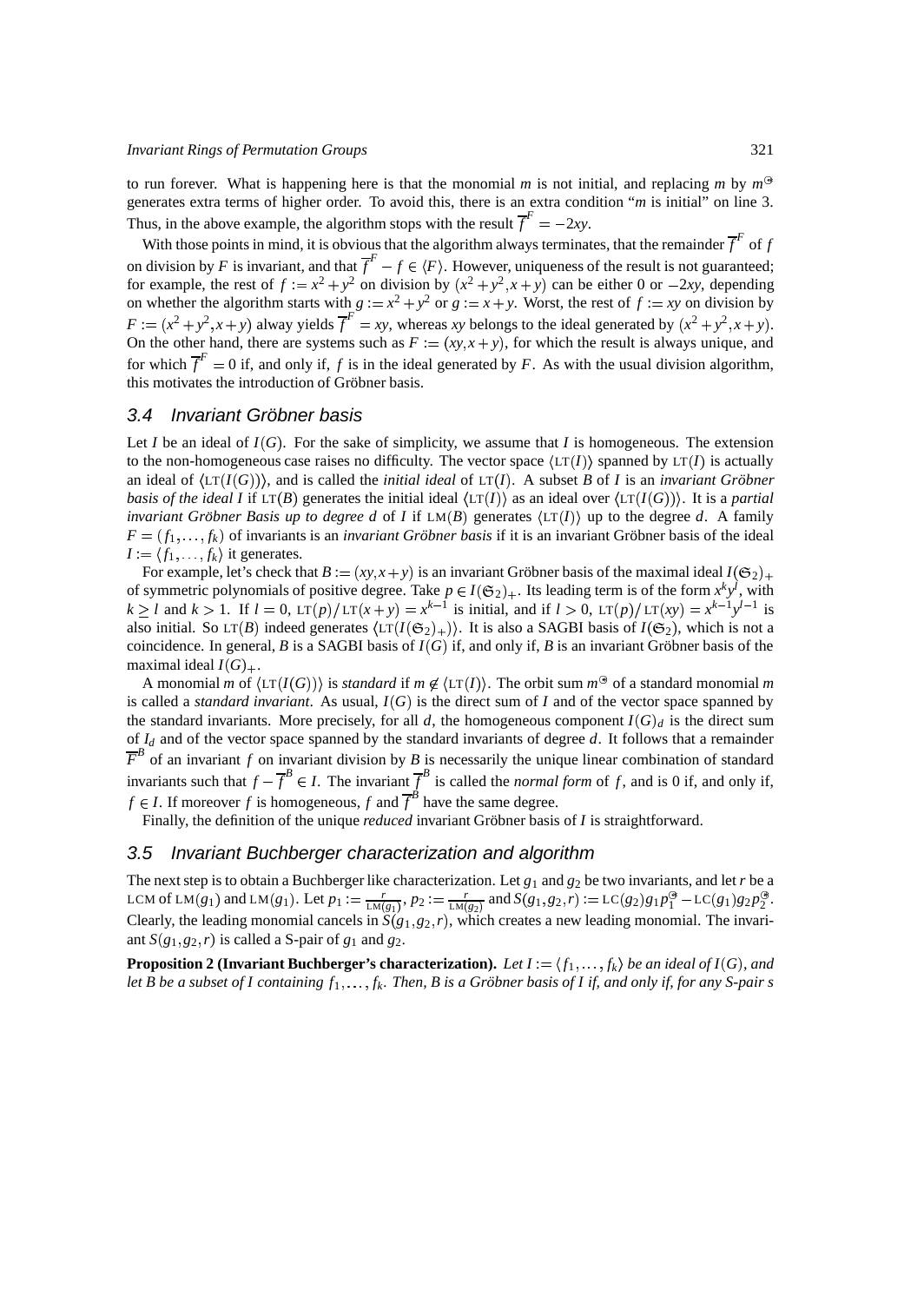*of two invariants of B, the remainder of s on division by B is zero.*

This characterization is not effective. Indeed, given two invariants  $g_1$  and  $g_2$  of *B*, there may be an infinite number of LCMs and thus of S-pairs.

#### **Algorithm 3.5 (Invariant Buchberger's algorithm).**

```
Input: a set of invariants F = (f_1, \ldots, f_k).
Output: a Gröbner basis B of I = \langle F \rangle, with F \subset B.
  B := F;
  repeat
     B' := B:
     for all S-pair s := S(b_1, b_2, r) of any two elements \{b_1, b_2\} of B' do
        s := \overline{s}^B;
        if s \neq 0 then
           B := B \cup \{s\};end if
     end for
  until B = B'return(B);
```
The proof of partial correctness raises no difficulties. However, this algorithm may not terminate, since there are ideals of  $I(G)$  without finite invariant Gröbner basis. Moreover, even if at some point a finite Gröbner basis  $B$  is obtained, the implicit Buchberger's characterization test may not terminate.

On the other hand, the algorithm can be modified to effectively produce a partial invariant Gröbner basis up to a given degree using the following algorithm to augment a partial invariant Gröbner basis up to degree  $d - 1$  into a partial invariant Gröbner basis up to degree d.

#### **Algorithm 3.6 (Augmentation of a partial invariant Grobner ¨ basis).**

```
augmentGBasis := proc(B,d)Input: an integer d \ge 1 and a partial invariant Gröbner basis B of an ideal I\langle F \rangle up to degree d-1, with
   F = (f_1, \ldots, f_n) \subset B.
Output: an invariant Gröbner basis B of I = \langle F \rangle up to degree d, with F \subset B and the list of the standard
  monomials of degree d.
   standard := [];

   M: = [initial monomials of degree d of I(G), sorted decreasingly w.r.t. \lt ];
  for all m \in M do
     S := \{b \in B \mid \text{LT}(b) \prec m\};if |S| = 0 then
        \text{standard} := \text{standard} \cup \{m\}; \{m \} a standard monomial
     else if <math>|S| = 1</math> then\{m \text{ is already in } \langle \text{LT}(B) \rangle\}else
         m gives rise to some S-pairs 
        Let b_1 be an element of S.
```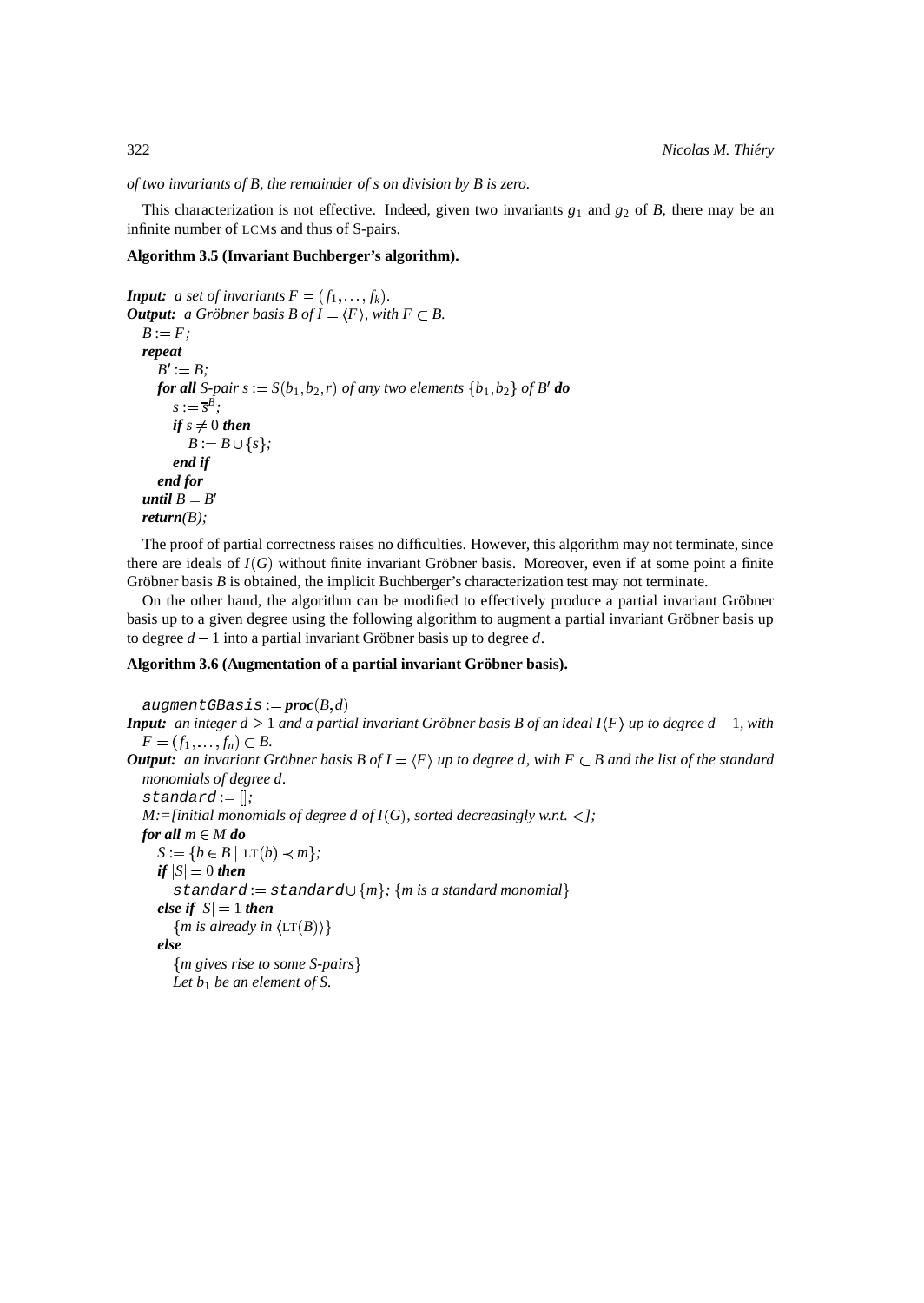*Invariant Rings of Permutation Groups* 323

for all 
$$
b_2 \in S - \{b_1\}
$$
 do  
\n
$$
s := \frac{S(b_1, b_2, m)}{B};
$$
\nif  $s \neq 0$  then  
\n $B := B \cup \{s\};$   
\nend if  
\nend for  
\nend if  
\nend for  
\nreturn(B, standard);

As for usual Gröbner basis computations, it is critical to improve Buchberger's characterization to skip as much as possible the computation of S-pairs which reduce to zero. The following proposition is an adaptation of Buchberger's first and second criteria.

**Proposition 3.** Let  $m$  and  $S$  be as defined on line 4 of algorithm 3.6. The algorithm is still correct if S is restricted as follow. Remove any monomial b such that  $2\deg(b) > \deg(m)$ . If S still contains two monomials  $b_1 < b_2$  such that  $m = b_1b_2$ , further remove  $b_2$  (criterion 1). Finally, let  $\rho$  be the relation on S defined by  $b_1$  $p b_2$  if m is not a LCM of  $b_1$  and  $b_2$ ; let  $p^*$  be the transitive closure of  $p$ ; replace S by a set of *representatives of the equivalence classes of* ρ *(criterion* 2*).*

Also as with usual Gröbner basis [Fau99], much faster implementations are obtained by replacing the Buchberger's step-by-step reductions of S-pairs by Gauss elimination on the matrices  $M_d$  of all syzygies of each degree *d*.

#### 3.6 An algorithm for computing secondary invariants

In this subsection, we assume  $I(G)$  is Cohen-Macaulay, which is always true in the non-modular case. Recall that our goal is to compute secondary invariants and minimal generating systems of  $I(G)$ .

**Proposition 4.** Let  $\theta_1,\ldots,\theta_n$  be a system of parameters of  $I(G)$ , and  $\langle \theta_1,\ldots,\theta_n\rangle$  be the ideal of  $I(G)$  they generate. Then, the standard invariants w.r.t.  $\langle\theta_1,\ldots,\theta_n\rangle$  form a system of secondary invariants of  $I(G)$ .

With this proposition, our goal becomes to compute standard invariants, and to have a procedure for rewriting any invariant as a linear combination of standard invariants. The ideal we consider is graded and zero-dimensional, with a finite number of standard monomials of degrees  $e_1, \ldots, e_t$ . Moreover, any homogeneous invariant *p* of degree  $d > e_t$  is rewritten as  $\overline{p}^I = 0$ . Therefore, the computation of a partial Gröbner basis up to the degree  $e_t$  yields the standard monomials, as well as the procedure for rewriting invariants as linear combination of standard monomials.

#### **Algorithm 3.7 (Computation of secondary invariants).**

*Input: A system of parameters*  $F = (f_1, \ldots, f_n)$  *of*  $I(G)$ **Output:** A Gröbner basis B of  $I = \langle F \rangle$  up to degree  $d_{\text{max}}$ , with  $F \subset B$ , and the secondary invariants.  $B$  :=  $F$ ; standard := []; *; for*  $d := 1, \ldots, d_{\text{max}}$  *do*  $(B, secondaries_d) := augmentGBasis(B,d);$  $secondaries := secondaries \cup secondaries$ ; *Insert code here*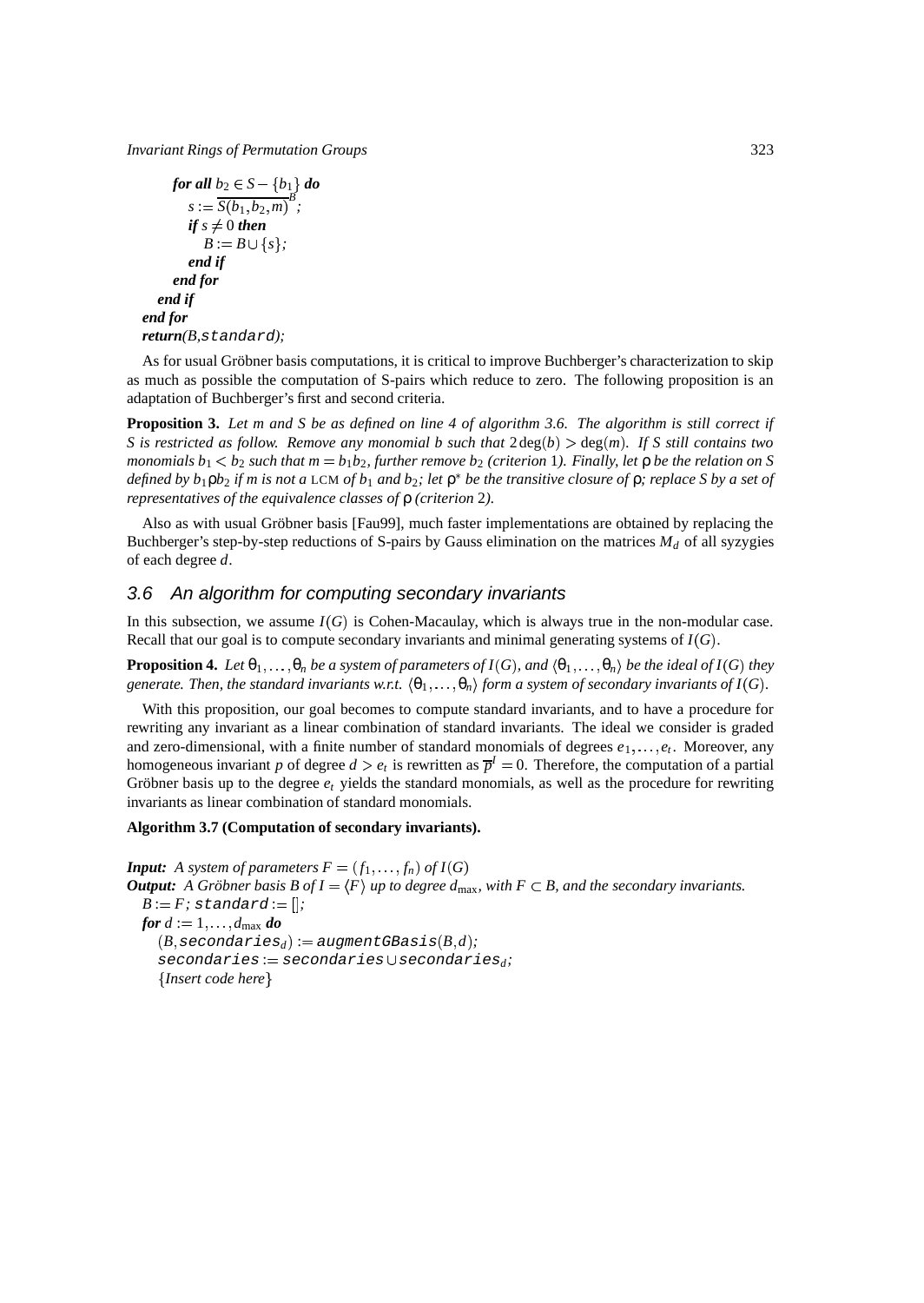```
end for
return(B,secondaries);
```
Any piece of code can be inserted in algorithm 3.7, for incremental use of the standard invariants and the Gröbner basis. For example, assume that the following lines are inserted:

```
L := [~];{L will be kept row reduced versus <}
      . . .
for p product of standard monomials of degree 
d do
  p := \overline{p}^B;if p is not in the vector space spanned by L then
    Insert p into L;
  end if
end for
irreducibles := irreducibles∪ \{m^\circledast,m \text{ is standard and } m \not\in \text{LM}(L)\}
```
Then, the procedure computes all the standard monomials (*i.e.* the secondary invariants), and produces, as a by-product, a set irreducibles of irreducible secondary invariants.

## 4 Direct computation of minimal generating sets

The key idea for directly computing the elements of degree *d* of a minimal generating set is fairly simple. Let *I* be the ideal generated by invariants of positive degree *d*. The homogeneous component of degree *d* of *I* coincides with the vector space  $\mathbb{K}[I(G)_{< d}]_d$  of decomposable invariants of degree *d*. Let *S* be the set of irreducible monomials of  $I(G)$  of positive degree  $\lt d$ . Then, *S* generates *I*, and is a partial invariant Gröbner basis of *I* up to degree  $d-1$ . Hence, augment GBasis  $(S,d)$  yields a partial invariant Gröbner basis of *I* up to degree *d*, and the standard invariants form a minimal generating set at degree *d*.

The only prerequisite is the computation of the structure of the initial poset up to degree *d*, *i.e.* the partial minimal reduced SAGBI basis up to degree *d*.

This yields the desired algorithm:

#### **Algorithm 4.1 (Computation of a minimal generating set).**

```
Input: d_{\text{max}} \in \mathbb{N}: an a priori degree bound for I(G)Output: a minimal generating set S of I(G)S := []; B := [];

; B:=[];
   for d := 1, \ldots, d_{\text{max}} do
     augmentGBasis(B,d);S := S \cup \{standard monomials\};
     B := B \cup SAGBI(d);end for
  return(S);
```
## 5 Comparative benchmark

We ran systematic computations of minimal generating sets of invariant rings of permutation groups with both PerMuVAR and Magma [BCP97] (command FundamentalInvariants) on Intel Bi-PIII 1 GHz PC's running GNU/Linux. We used as test-bed all the transitive permutation groups on a small number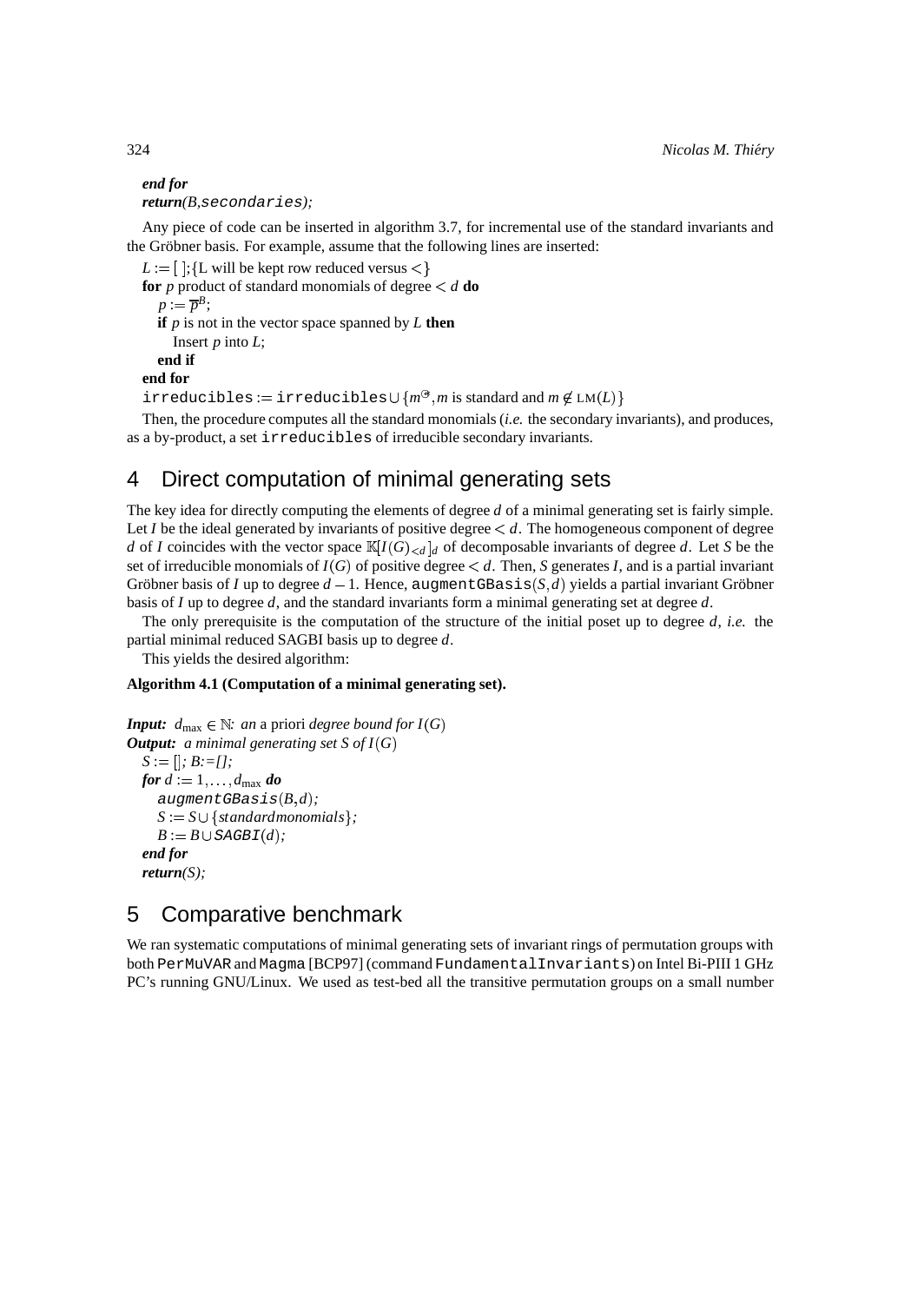

Fig. 1: Computation time for the transitive groups on  $1, 2, 3, \ldots$  variables

of variables, as provided by GAP [GAP99]. Non-transitive permutation groups have sharper *a priori* degree bounds, and are usually much easier to compute. Starting from 8 variables many groups are out of reasonable reach; our choice of a 500 Mb memory limit and a 2 days time limit was essentially guided by the availability of computation resources.

Figure 1 summarizes the computation times. The corresponding tables, as well as the logs and results of computations are available on PerMuVAR's web page. We will keep updating this benchmark with memory information, tests of other software as well as new results for groups requiring higher memory and time limits.

PerMuVAR and Magma appears to be complementary; depending on the group, both can in turn be up to several orders of magnitude faster than the other. Some further comments are still in order, since their practical behavior are completely different.

For Magma, the critical step is the computation of a system of parameters and its Gröbner basis, whose difficulty is relatively unpredictable. The actual computation of a minimal generating system is then fairly quick. Our benchmark is slightly unfair with Magma: some time could be saved on this second step by avoiding the computation of secondary invariants above the *a priori* degree bound.

On the other hand, for PerMuVAR, the difficulty of a computation can be reasonably predicted from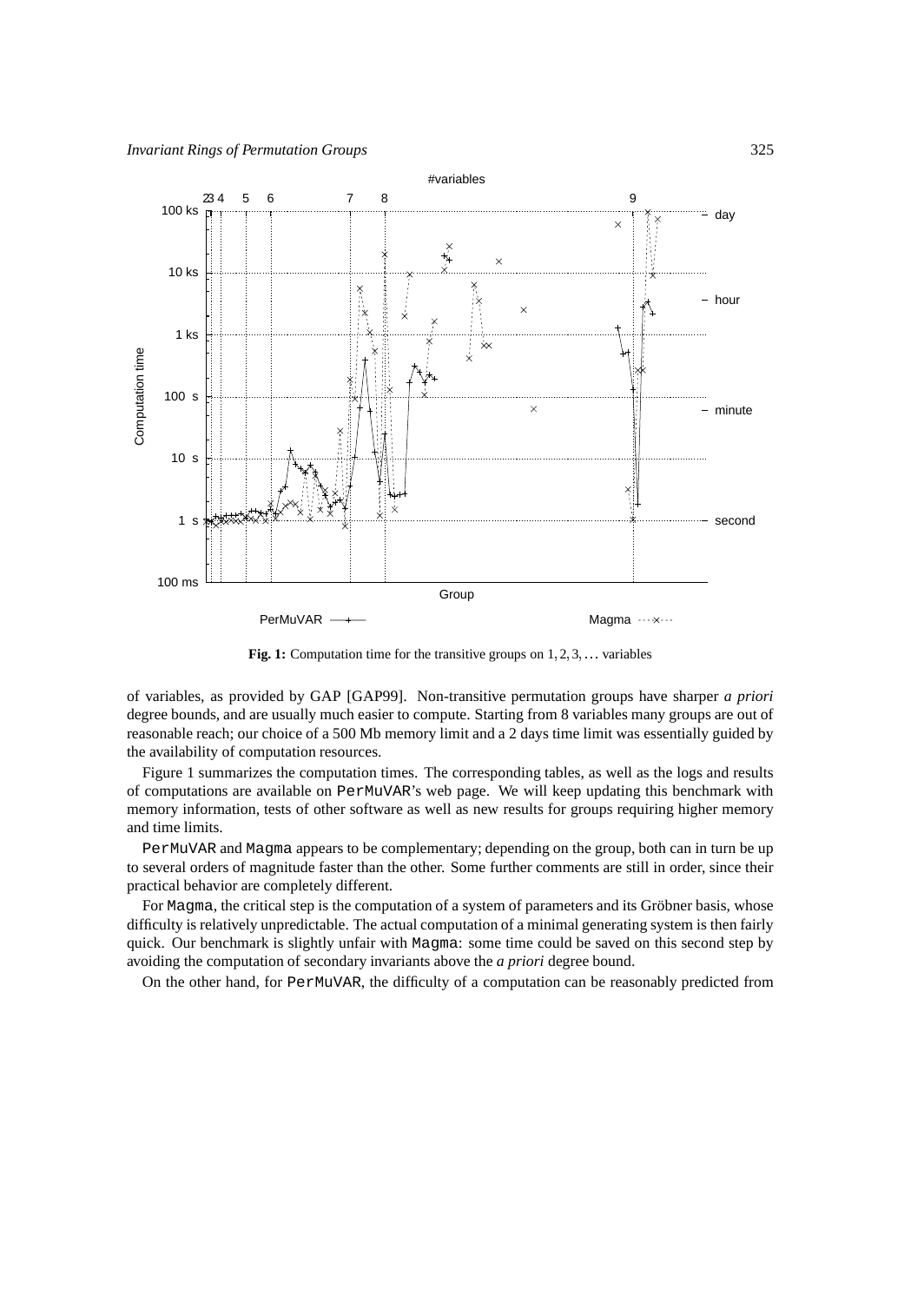the *a priori* degree bound  $d_{\text{max}}$ , and the dimensions of the homogeneous components of degree  $d \leq d_{\text{max}}$ . A very rough estimate of the complexity is given by  $(\frac{d_{max}^{m-1}}{|G|})^3$ . Practically, and at the time of writing the limit is around homogeneous components of dimension 20000. In particular, one can guess in advance when a full computation is out of reach. In this case, the computation still yields useful partial results. For example, we computed a minimal generating system for the invariant ring over graphs *I<sup>n</sup>* up to degree 17 for  $n = 5$  (10 variables,  $|G| = 120$ ,  $d_{\text{max}} = 22$ ), up to degree 12 for  $n = 6$  (15 variables,  $|G| = 720$ ,  $d_{\text{max}} = 45$ ), and up to degree 11 for  $n = 7$  (21 variables,  $|G| = 5040$ ). This computation leads us to conjecture that  $\beta(I_6) = 11$ .

## 6 Further developments

We expect drastic improvement on the efficiency of our implementation through:

- the use of optimized exact sparse linear algebra routines, e.g. from the ALP library [MP00];
- the implementation of the basic operations of remark 3.1 in GAP [GAP97] using Shreier-Sims chains.

For permutation groups, the minimal generating sets obtained by this algorithm only depends on the characteristic of the field. By running the computation over  $\mathbb{Z}$ , it will be possible to compute at once minimal generating sets for all characteristics.

The results of our systematic computations for transitive permutation groups will be collected in a database (see e.g.  $[KKM^+00]$ ), and extended to any characteristic. We hope that this database will be a useful tool for, e.g., the systematic study of degree bounds.

## 7 Acknowledgements

We gratefully thank Lorenzo Robbiano and Jean-Charles Faugère for decisive ideas, as well as the Unité Mixte de Service Médicis, for providing the computational power.

## References

- [BCP97] Wieb Bosma, John Cannon, and Catherine Playoust, *The Magma algebra system. I. The user language*, J. Symbolic Comput. **24** (1997), no. 3-4, 235–265, Computational algebra and number theory (London, 1993).
- [CLO97] David Cox, John Little, and Donal O'Shea, *Ideals, varieties, and algorithms*, second ed., Springer-Verlag, New York, 1997, An introduction to computational algebraic geometry and commutative algebra.
- [DH00] M. Domokos and P. Hegedüs, *Noether's bound for polynomial invariants for finite groups*, Arch. Math. **74** (2000), 161–167.
- [DK97] Harm Derksen and Hanspeter Kraft, *Constructive invariant theory*, Algèbre non commutative, groupes quantiques et invariants (Reims, 1995), Soc. Math. France, Paris, 1997, pp. 221–244.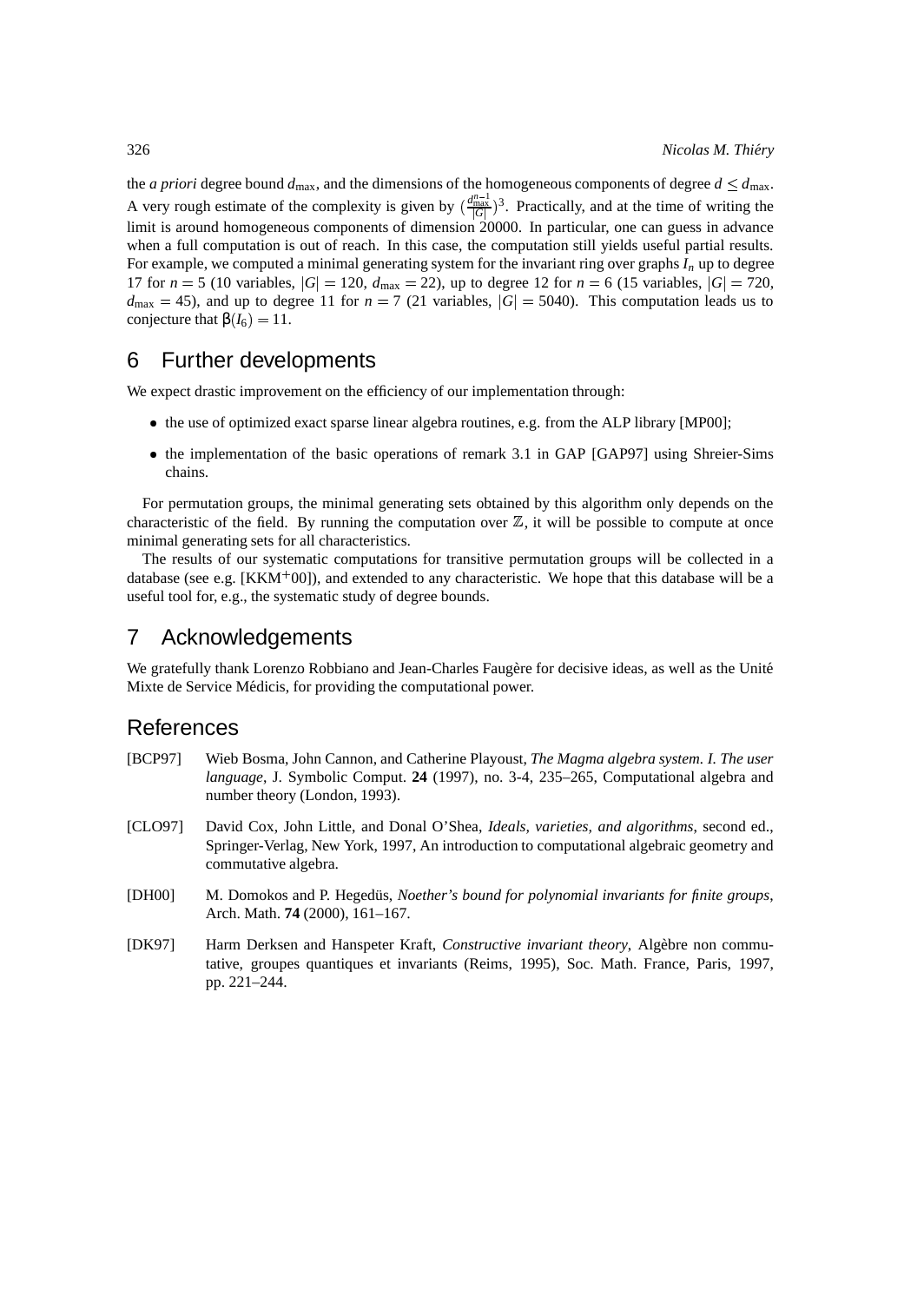- [Fau99] Jean-Charles Faugere, ` *A new efficient algorithm for computing Grobner ¨ bases F*<sup>4</sup> , J. Pure Appl. Algebra **139** (1999), no. 1-3, 61–88, Effective methods in algebraic geometry (Saint-Malo, 1998).
- [Fle00] P. Fleischmann, *The Noether bound in invariant theory of finite groups*, Adv. Math. **156** (2000), 23–32.
- [GAP97] The GAP Group, Lehrstuhl D für Mathematik, RWTH Aachen, Germany and School of Mathematical and Computational Sciences, U. St. Andrews, Scotland, *GAP – Groups, Algorithms, and Programming, Version 4*, 1997.
- [GAP99] The GAP Group, Aachen, St Andrews, *GAP – Groups, Algorithms, and Programming, Version 4.1*, 1999.
- [Göb96] Manfred Göbel, *Symideal Gröbner bases*, Rewriting techniques and applications (New Brunswick, NJ, 1996), Springer, Berlin, 1996, pp. 48–62.
- [Göb98] Manfred Göbel, A constructive description of SAGBI bases for polynomial invariants of per*mutation groups*, J. Symbolic Comput. **26** (1998), no. 3, 261–272.
- [GS84] A. M. Garsia and D. Stanton, *Group actions of Stanley - Reisner rings and invariants of permutation groups*, Adv. in Math. **51** (1984), no. 2, 107–201.
- [Kem93] Gregor Kemper, *The* invar *package for calculating rings of invariants*, IWR Preprint 93-94, University of Heidelberg, 1993.
- [Kem98] Gregor Kemper, *Computational invariant theory*, The Curves Seminar at Queen's. Vol. XII (Kingston, ON, 1998), Queen's Univ., Kingston, ON, 1998, pp. 5–26.
- [Kem00] Gregor Kemper, *Complete computation of a minimal generating set of the invariant rings over graphs on* 5 *nodes*, personal communication, 2000.
- [KKM+00] Gregor Kemper, Elmar Körding, Günter Malle, B. Heinrich Matzat, Denis Vogel, and Gabor Wiese, *A database of invariant rings*, Preprint, University of Heidelberg, Nov 2000.
- [KM89] Deepak Kapur and Klaus Madlener, *A completion procedure for computing a canonical basis for a k-subalgebra*, Computers and mathematics (Cambridge, MA, 1989), Springer, New York, 1989, pp. 1–11.
- [KR00] Martin Kreuzer and Lorenzo Robbiano, *Computational commutative algebra 1*, Springer Verlag, 2000.
- [KS98] D. L. Kreher and D. R. Stinson, *Combinatorial algorithms; generation, enumeration and search*, Discrete mathematics and its applications, CRC Press, 1998.
- [Mil98] J. Lyn Miller, *Effective algorithms for intrinsically computing SAGBI-Gröbner bases in a polynomial ring over a field*, Gröbner bases and applications (Linz, 1998), Cambridge Univ. Press, Cambridge, 1998, pp. 421–433.